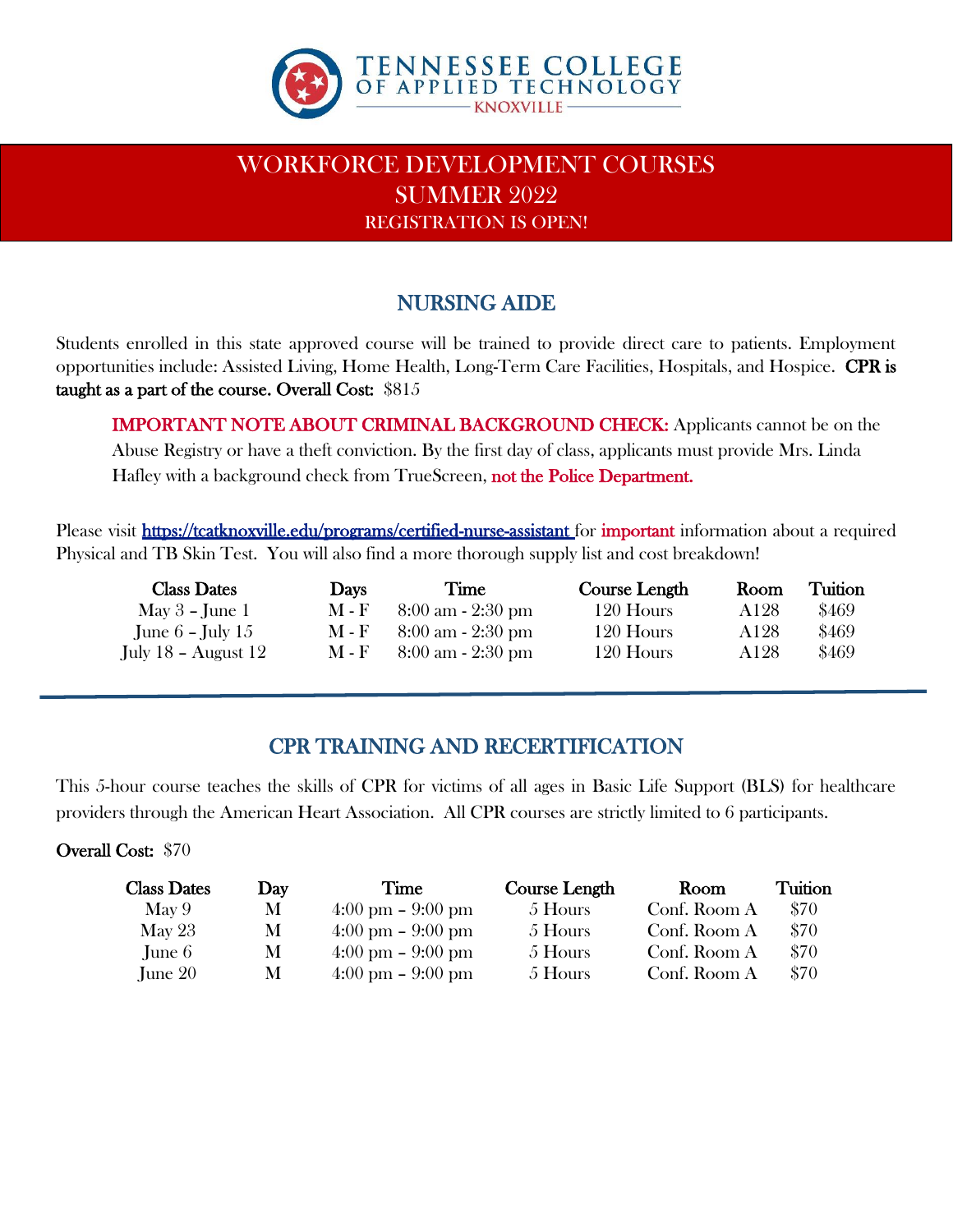#### PHLEBOTOMY

Phlebotomy is a 49-hour course designed for Allied Health workers who need to learn the clinical skill of Phlebotomy. Students will review universal precautions, specimen requirements, laboratory policies, and veni and capillary punctures. Students will learn from practicing live sticks on each other. Additionally, graduates will be qualified for the optional certification exam offered by the National Healthcareer Association (NHA).

Overall Cost: \$593

#### Prerequisite: A regular high school diploma or its equivalent (HISET). YOU MUST BRING THIS DOCUMENT TO REGISTER FOR CLASS!

IMPORTANT NOTE ABOUT BLOOD BORNE PATHOGENS: Due to the nature of this course, a current series of the Hepatitis B vaccine is strongly recommended!

| <b>Class Dates</b>    | <b>Davs</b> | Time                                | Course Length | Room       | Tuition |
|-----------------------|-------------|-------------------------------------|---------------|------------|---------|
| May 10- June $23$     | TTh         | $5:30 \text{ pm} - 9:00 \text{ pm}$ | 49 Hours      | TBD        | \$324   |
| July 12 - August $25$ | TTh         | $5:30 \text{ pm} - 9:00 \text{ pm}$ | 49 Hours      | <b>TBD</b> | \$324   |

## CORONAL POLISH FOR REGISTERED DENTAL ASSISTANTS

This 19-hour course is designed to teach current Tennessee Registered Dental Assistants the procedure of coronal polishing.

Important Notes: This course is not designed for Dental Hygienists. This course is approved by the Tennessee Board of Dentistry and the student must successfully complete both written and clinical portions of the courses to be eligible to apply to the TBD to take the board examinations. Tuition does not include the registration fee to the Tennessee Board of Dentistry which the student will pay to the TBD after successful completion of the course. Overall Cost: \$267 (Includes \$15 fee paid to Board of Dentistry)

| <b>Class Dates</b>    | $\bf$ | Time                 | Course Length | Room       | Tuition |
|-----------------------|-------|----------------------|---------------|------------|---------|
| August 26 - August 27 |       | $7:45$ am $-5:00$ pm | 19 Hours      | <b>TBD</b> | \$252   |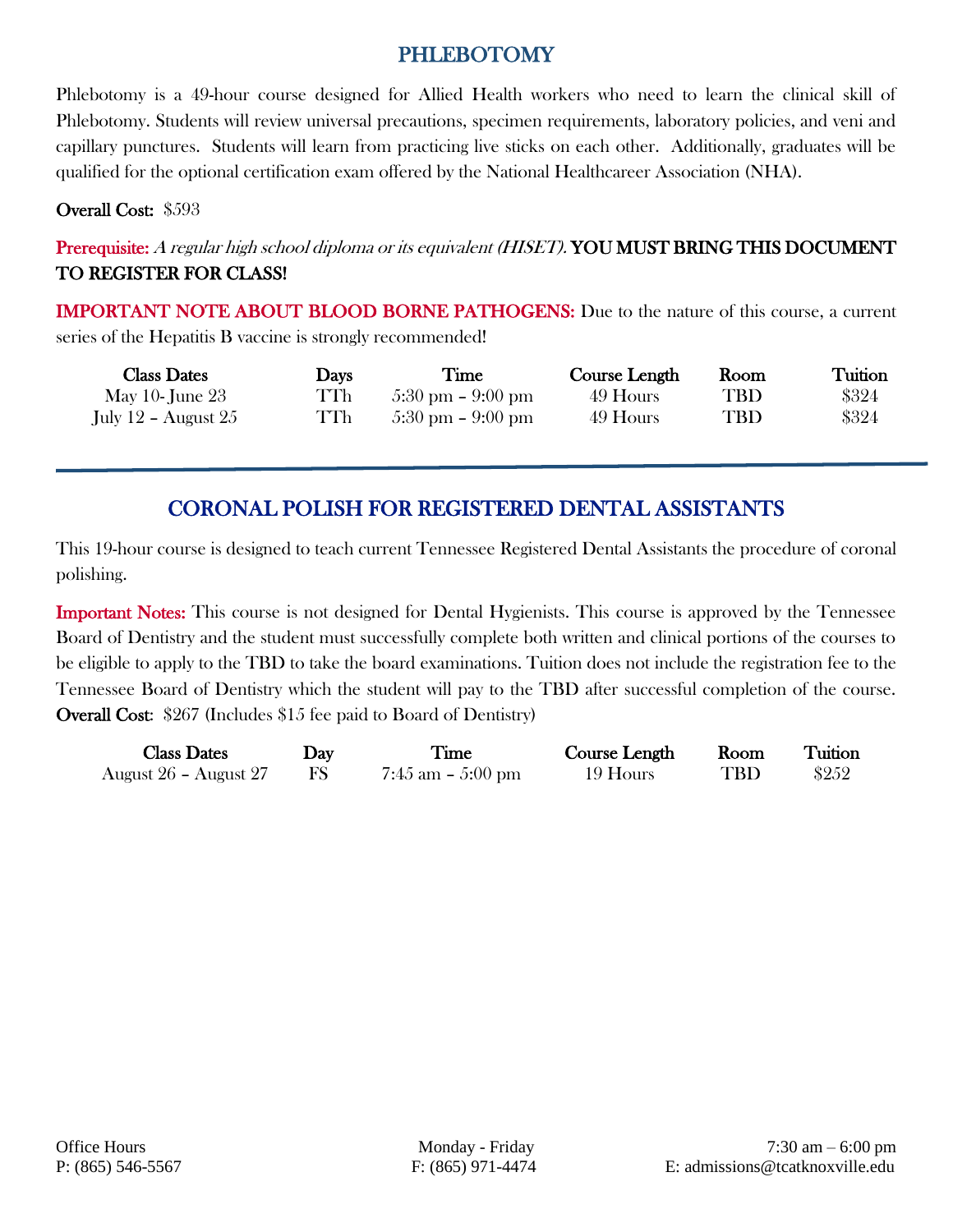### MONITORING NITROUS OXIDE FOR REGISTERED DENTAL ASSISTANTS

This 5-hour course is designed to teach the RDA the knowledge and skills to monitor patients under nitrous oxide sedation following the rules and regulations of the Tennessee Board of Dentistry.

Overall Cost: \$110 (Includes \$15 fee paid to Board of Dentistry)

Prerequisite: Current Tennessee Registered Dental Assistant.

Important Notes: This course is not designed for Dental Hygienists. This course is approved by the Tennessee Board of Dentistry and the student must successfully complete both written and clinical portions of the courses to be eligible to apply to the TBD to take the board examinations. Tuition does not include the \$15 registration fee to the Tennessee Board of Dentistry which the student will pay to the TBD after successful completion of the course.

| <b>Class Dates</b> | $\mathbf{Day}$ | Time                                | <b>Course Length</b> | Room | Tuition |
|--------------------|----------------|-------------------------------------|----------------------|------|---------|
| July 22            |                | $9:00 \text{ am} - 3:00 \text{ pm}$ | 5 Hours              | TBD  | \$95    |

### CFOT – BASIC FIBER OPTIC

This introductory 3-day fiber optic tech course is designed for anyone interested in becoming a Certified Fiber Optic Technician. This Fiber Optic Training combines theory and 85% hands-on activities to prepare the student to take the CFOT (Certified Fiber Optic Technician) test that is sanctioned by the FOA (Fiber Optics Association) and given and graded the final class day. This course also introduces the student to industry standards governing FTTD (Fiber To The Desk), FTTH (Fiber To The Home), and Distribution Cabling. Students will learn how to identify fiber types, recognize various connectors used in fiber installation; and install, terminate, splice, and properly test installed fiber cable to existing standards.

This course explores the history and future of fiber optics and fiber optics capabilities, and basic testing and troubleshooting. Anyone interested in becoming a Certified Fiber Optics Technician should attend this class. Course fee includes study materials, exam fees, and Text Book.

The student must pass both the written and hands on exams to successfully pass this course. Course fee includes all books study materials, exams and 1-year membership to the FOA.

Note: Actual number of hours may vary depending on number of students.

Prerequisite: Able to see, identify and manipulate small items and be able to read and speak the English language.

| <b>Class Date</b> | Day  | Time                                    | Room Tuition |
|-------------------|------|-----------------------------------------|--------------|
| May 23 - May 24   | MT - | $8:00 \text{ am} - 5:00 \text{ pm}$ TBD | \$800        |

Ī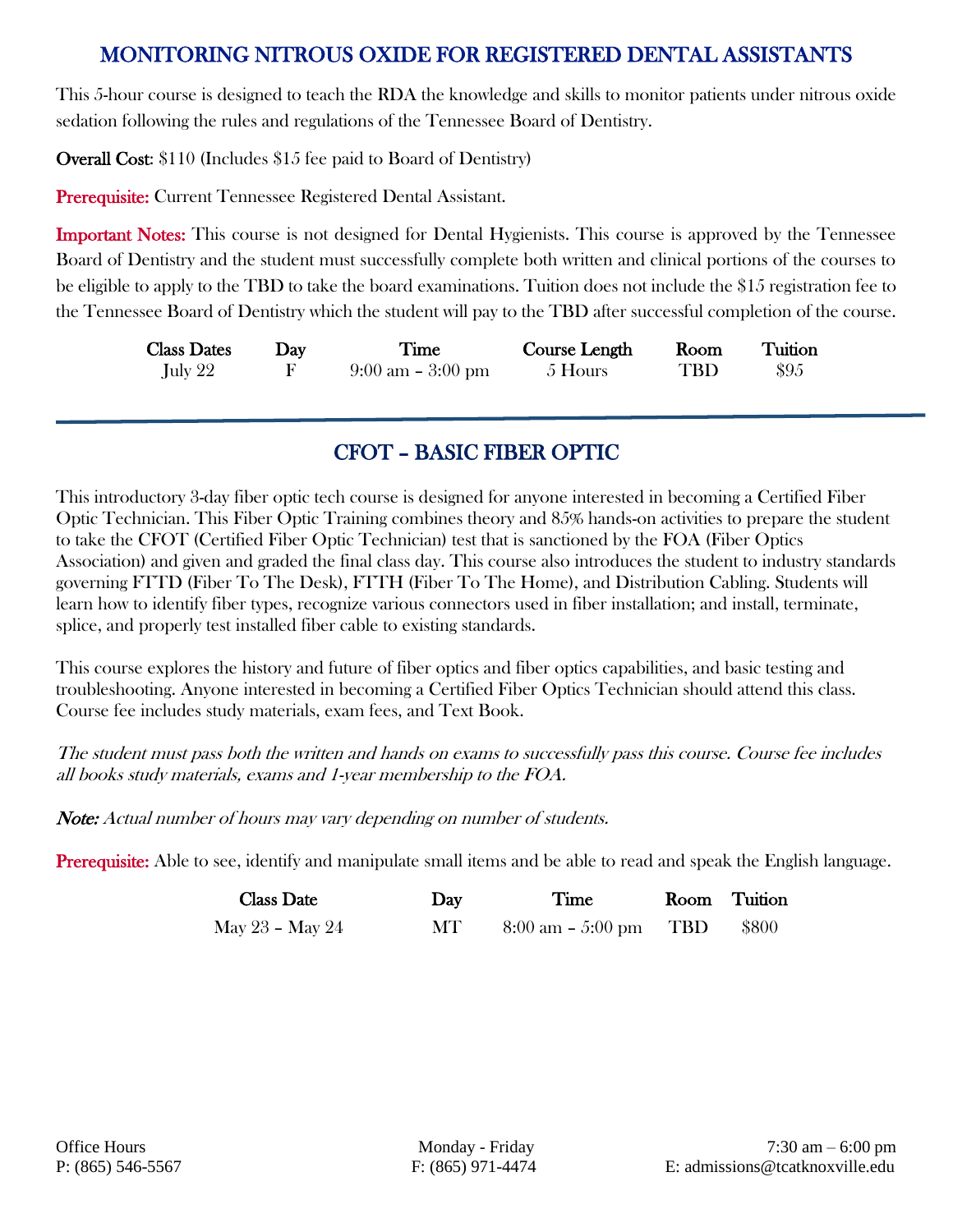### CFOS/T – CERTIFIED FIBER OPTICS SPECIALIST IN TESTING & MAINTENANCE

This 2-day, 16-hour course is designed to offer advanced training to anyone involved with the testing and maintenance of fiber optics networks. A focal point in the program is to offer a general, easy to understand, approach to fiber optics testing standards with little theory and considerable hands on activities. This comprehensive program explains the variety of testing standards, equipment and technological approaches used in fiber network testing and splicing and how to choose among them. This 85% hands on course explores the overall spectrum of testing and maintenance of singlemode fiber optics networks and provides a detailed overview and demonstration of various pieces of equipment used in testing and maintenance. Subject matter includes a detailed study of ANSI/TIA/EIA-526-(7)A, OTDR fundamentals and uses, OTDR vs. Insertion Loss Testing, Return Loss Testing, and Attenuation testing using the Power Source and Light Meter.

Prerequisite: Able to see, identify and manipulate small items and be able to read and speak the English language.

| <b>Class Date</b> | <b>Days</b> | Time                                    | <b>Course Length</b> | Room | Tuition |
|-------------------|-------------|-----------------------------------------|----------------------|------|---------|
| May 25 - May 26   |             | WTh $8:00 \text{ am} - 5:00 \text{ pm}$ | 16 Hours             | TBD  | \$725   |

#### CFOS/S – FIBER OPTICS SPLICING SPECIALIST CERTIFICATION

 $\overline{a}$ 

This Splicing Specialist Training includes a complete PowerPoint presentation explaining the importance of high performance splicing and further details the points necessary to achieve these splices. The depth of this presentation is much greater than most textbooks and provides background information about splicing that is very important to the student. An overview of OTDR functions and trace understanding is also provided during this presentation. 85% hands-on classroom activities will provide training in both fusion and mechanical splicing of either single or multimode fiber optic cables. Inside or outside plant fiber optic cable types will be utilized at instructor's discretion during these hands-on sessions along with fiber optics enclosures and splice trays. The student will be responsible for successfully making and testing both mechanical and fusion splices.

In addition to the basic splicing activities outlined above, the student will further be required to correctly and efficiently install spliced fibers into splice trays and enclosures. The student will further be required to achieve a splice loss of less than 0.15 dB for all splices and demonstrate proficiency in interpretation of splice loss using OTDR splice traces.

Prerequisite: Completion of CFOT and CFOS/T courses.

| <b>Class Date</b> | <b>Days</b> | Time                                | Room       | Tuition |
|-------------------|-------------|-------------------------------------|------------|---------|
| May 27            | <b>FSa</b>  | $8:00 \text{ am} - 5:00 \text{ pm}$ | <b>TBD</b> | \$725   |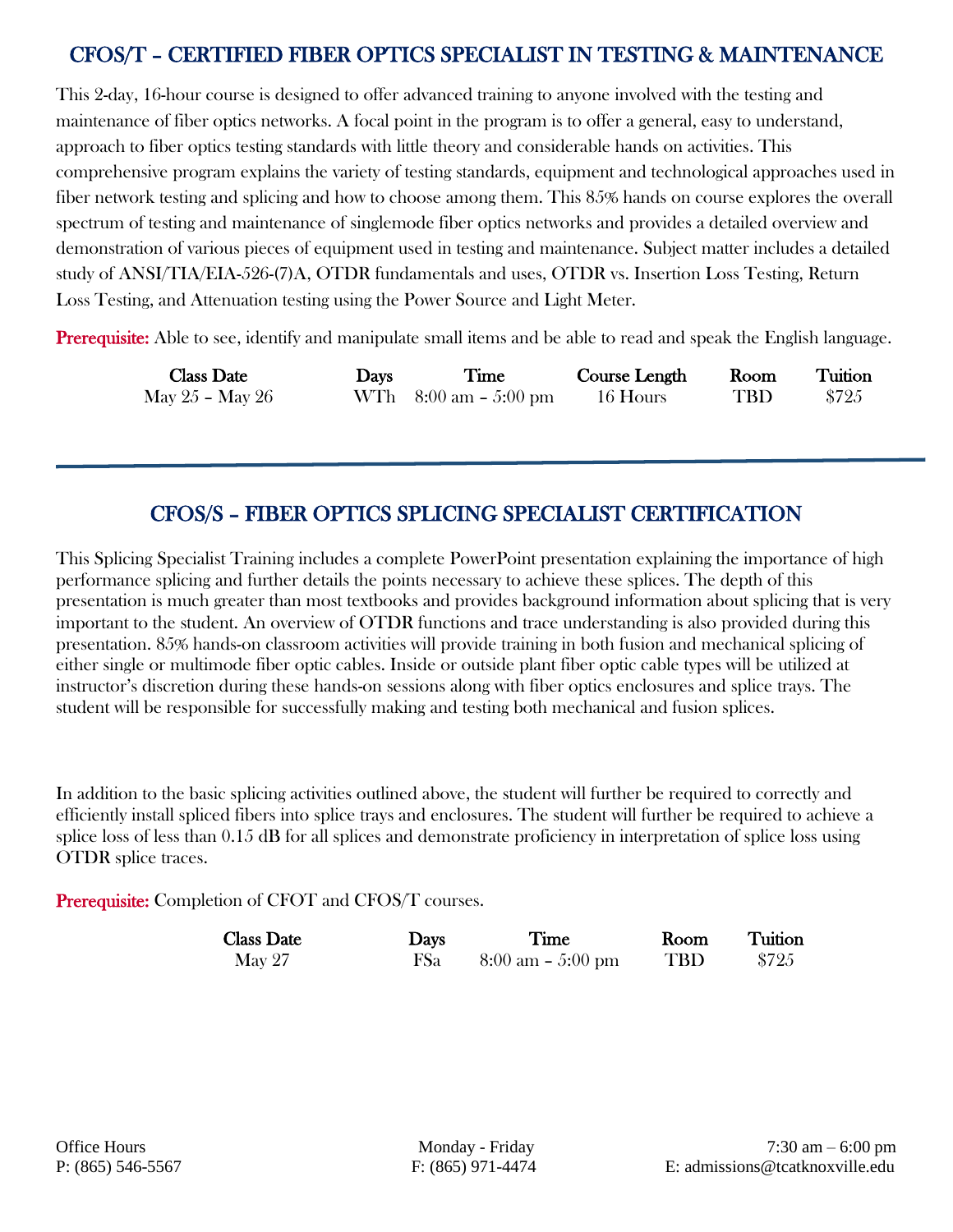# ALL BOOK/SUPPLY COST ARE ESTIMATED

The Tennessee College of Applied Technology - Knoxville is one of 40 institutions in the Tennessee Board of Regents system, which is comprised of thirteen community colleges and twenty-seven colleges of applied technology. Since founding in 1966, the Tennessee College of Applied Technology - Knoxville has served thousands of area citizens by providing its quality, state-of-the-art training in courses that prepare students for employment in today's technologies and enhance the career potential of workers who are currently employed.

# ACCOMMODATIONS

The Tennessee College of Applied Technology Knoxville is committed to providing opportunities and accommodations in higher education to all academically qualified students with disabilities. This commitment is consistent with the Tennessee College of Applied Technology Knoxville's obligation under Section 504 of the Rehabilitation Act of 1973 and the Americans with Disabilities Act of 1990 (ADA).

In order to receive "reasonable accommodations" as set forth in Section 504 of the Rehabilitation Act and the Americans with Disabilities Act, a student with disabilities must meet the following guidelines:

- 1. Notify a student services counselor prior to enrollment or as the need arises.
- 2. Provide current documentation of the disability. (Documentation is defined as a written summary from a professional who is licensed to practice in the field appropriate for diagnosing and/or treating the disability in question.)